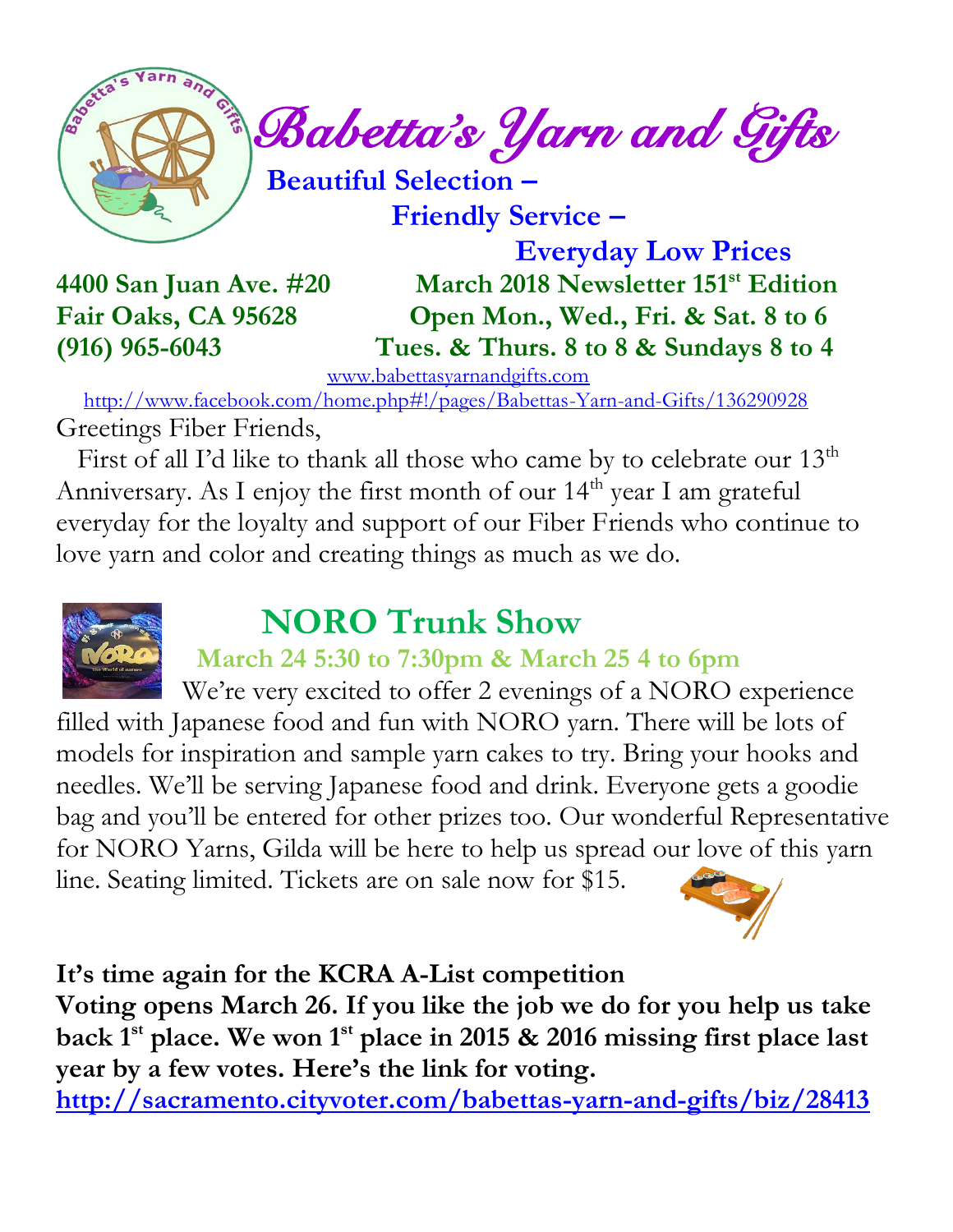### **What's new?**



New Buttons





La Jolla Feb. '18









New Superwash DK By Ella Rae



New Silk Garden





Plymouth Equinox Merino/silk/linen



Zen Yarn Garden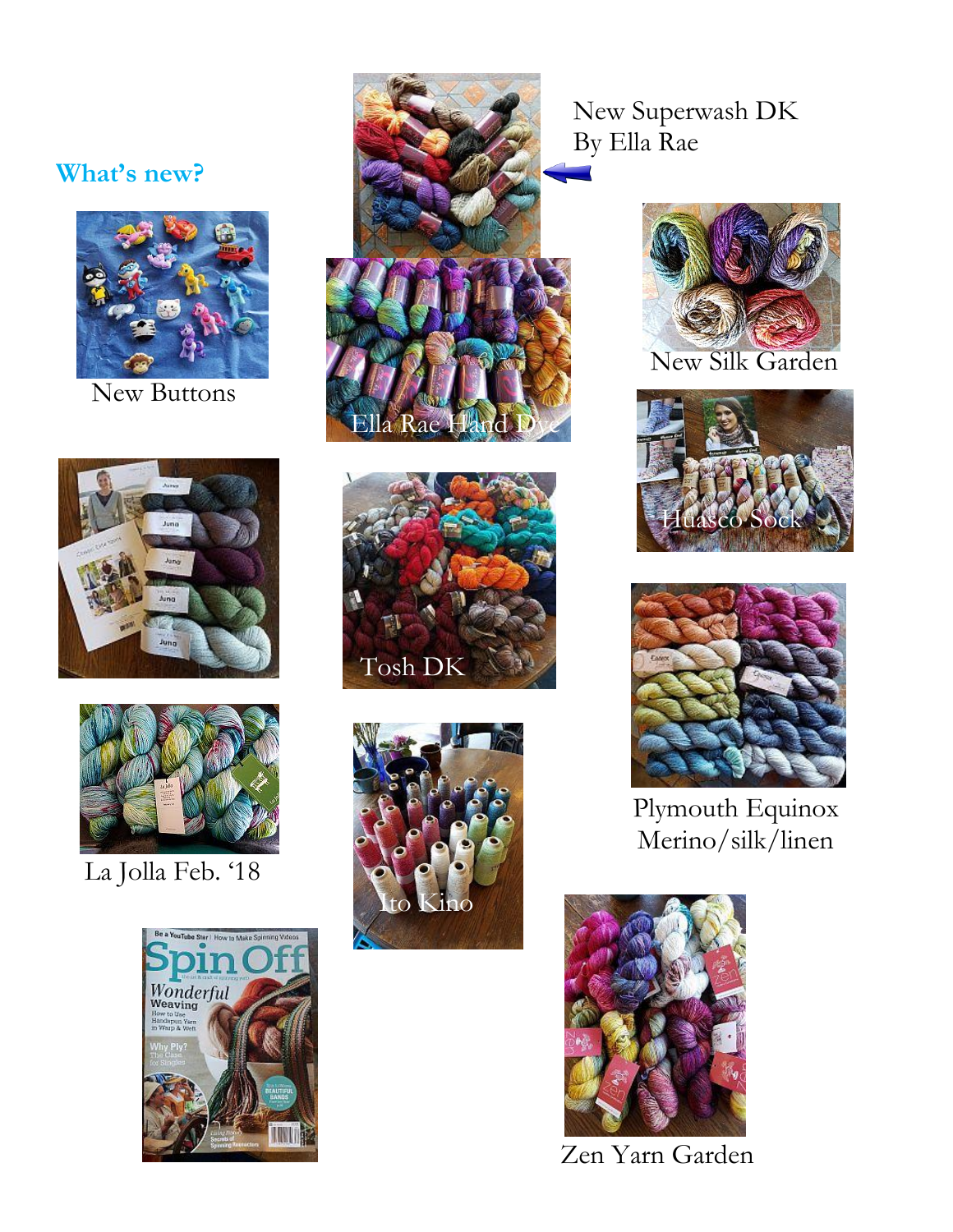

Spring Berroco is here including the newest patterns and yarns Quinoa, Medina, Millifiori Light, and new

colors in Nebula



We have a new company **BC Garn** and brought in their sport weight Lino & Fingering weight Bio Balance New colors of **Manos del Uruguay** Marina & Alegria New from **Plymouth Yarn**-Solstice & Setasilk More shawl pins from **JUL Designs** New buttons from **Dill Buttons** and **Skacel Regia** Pairfect and Arnie & Carlos 6 ply Sock **Schachenmayr** Corsica & Catania Denim

## **Coming soon…**

Just in time for **Malabrigo** March Rios, Arroyo, & Sock **Rowan** Cotton Cashmere, Denim Lace, new colors in Summerlite 4 ply, Original Denim, & new pattern books including Rowan magazine 63 From **Berroco** new colors of Remix Light, Corsica, Sox, Modern Cotton DK & Worsted **Sirdar** Pattercake, Doodle DK & Colourwheel Dazzle More colors of **Madelinetosh DK Delicious Yarns** hand dyed Cakes **Teresa Ruch** new colors of Lace Tencel **Kokomo Yarns** Milan cotton **Zen Yarn Garden** Silk + New scents of **Nightingale** Goat Milk Lotion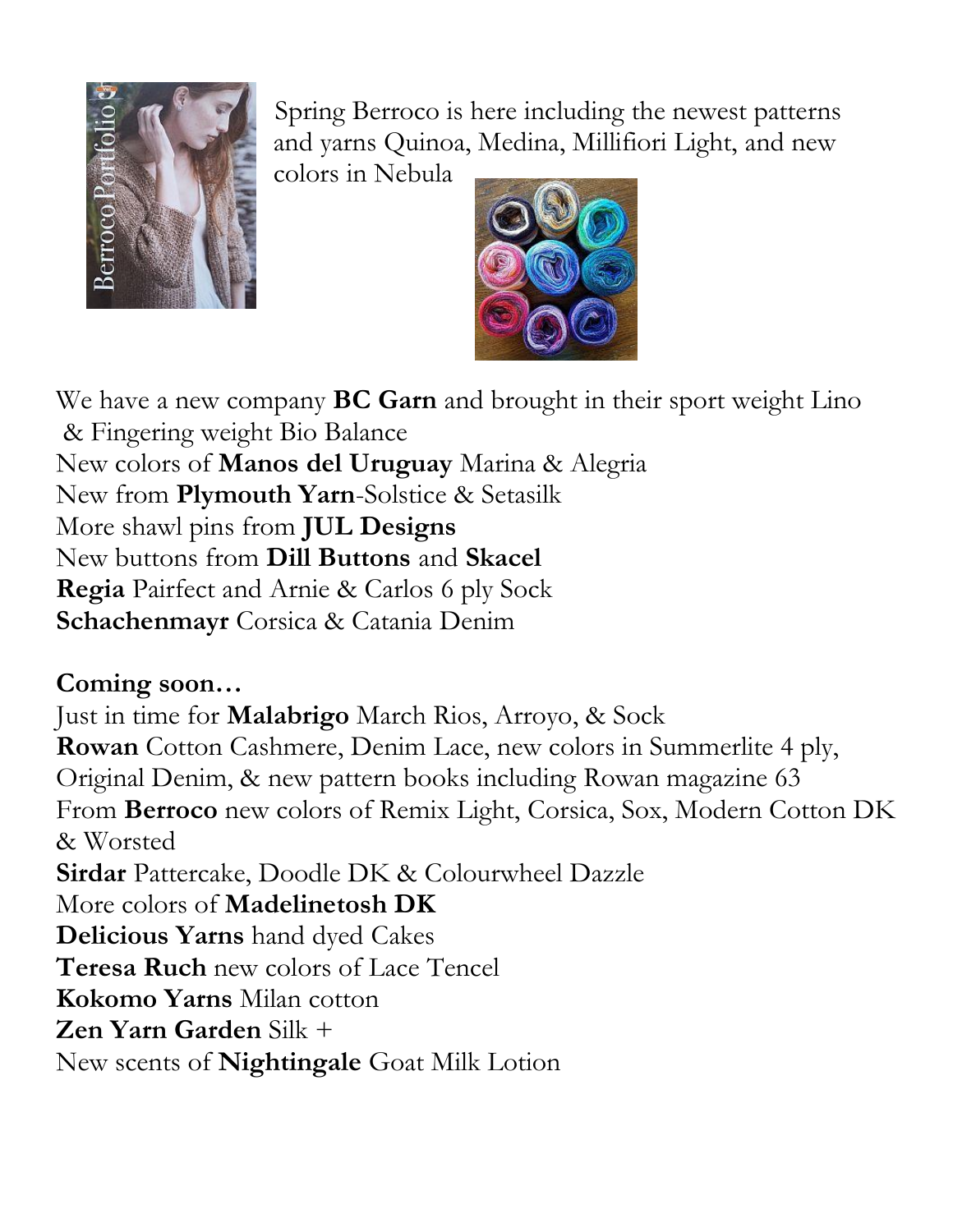**Lace Sampler Cowl KAL with Gustine** Learn to knit lace with our lace expert Dates: 3/6, 3/13 & 3/20 Time: 6:30 – 8pm Pattern written by Gustine free with class and 10% off materials. Limited space



## **Classes for March 2018 at Babetta's**

 *In our project classes you can learn to knit anything from scarves to socks to felted purses to lace shawls to hats to sweaters. Pick your project and join in the fun. Our knitters inspire each other to try new things by sharing ideas and showing off their latest creation. Sign up for one of our classes and you will receive a coupon for 10% off.*

 **Pre-registration is required as class sizes are limited. Please choose your dates carefully. Because of scheduling conflicts and complications, make-up classes will only be allowed under special circumstances and individual consideration.**

*Our project class knitting teachers Maya & Gustine have been teaching at Babetta's for 12 years and can help you make your fiber dreams come true in a fun and patient atmosphere.*

**Tuesdays March 6, 13 & 20** Knitting Project 10am – 11:30am fee \$50 Knitting Project 6pm – 7:30pm fee \$50 **Wednesdays March 7, 14 & 21** Knitting Project  $1pm - 2:30pm$  fee \$50 Knitting Project 3:30pm- 5pm fee \$50 **Thursday March 8, 15 & 22** Knitting Project 10am – 11:30am \$50 Knitting Project 6pm  $-$ :30pm fee \$50 **Saturdays March 10,17 & 24** Knitting Project 4pm – 5:30pm fee \$50.

#### **Private Lessons**

Knitting or Crochet \$20 an hour Group Knitting or Crochet Private lessons \$15 an hour per person. Spinning or weaving \$25 an hour Group rates are \$20 an hour per person. 50% deposit required when scheduling. Cancellations with less than 24 hour notice will forfeit deposit with exceptions for emergencies. Other cancellations can be transferred to rescheduled lessons or store credit.

## **Charity Knitting Group**

 How would you like to do some charity knitting/crocheting with a lovely group of people? **"The Purls of** *Fair* **Oaks"** meets the second Thursday every month from 10am to noon here at **Babetta's.** This wonderful group of knitters makes newborn hats for local hospitals as well as other local charity groups. If you'd like to come join the group there's always room for more. This month's date is March 8. If you'd like to drop off any knitted or crocheted donation items you can do that at any time and I will pass them on.